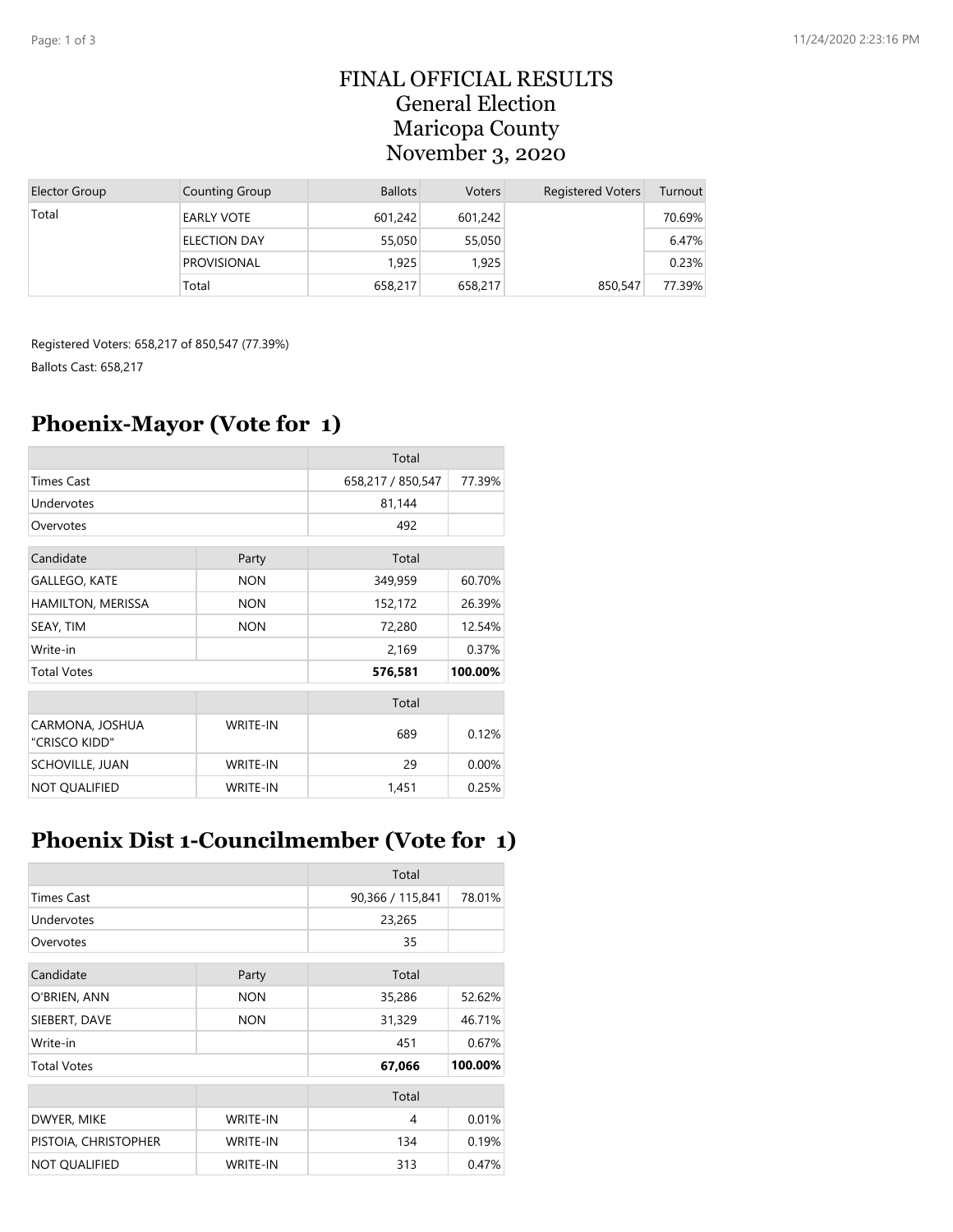# **Phoenix Dist 3-Councilmember (Vote for 1)**

|                       |                 | Total            |         |
|-----------------------|-----------------|------------------|---------|
| <b>Times Cast</b>     |                 | 91,477 / 112,170 | 81.55%  |
| Undervotes            |                 | 23,394           |         |
| Overvotes             |                 | 406              |         |
| Candidate             | Party           | Total            |         |
| <b>GARCIA, NICOLE</b> | <b>NON</b>      | 23,958           | 35.40%  |
| PIERCE, KRISTEN       | <b>NON</b>      | 11,872           | 17.54%  |
| STARK, DEBRA          | <b>NON</b>      | 31,600           | 46.70%  |
| Write-in              |                 | 247              | 0.36%   |
| <b>Total Votes</b>    |                 | 67,677           | 100.00% |
|                       |                 | Total            |         |
| <b>BOZEK, MARK</b>    | <b>WRITE-IN</b> | 1                | 0.00%   |
| <b>NOT OUALIFIED</b>  | <b>WRITE-IN</b> | 246              | 0.36%   |

# **Phoenix Dist 5-Councilmember (Vote for 1)**

|                        |            | Total           |         |
|------------------------|------------|-----------------|---------|
| <b>Times Cast</b>      |            | 56,774 / 84,331 | 67.32%  |
| Undervotes             |            | 10,542          |         |
| Overvotes              |            | 71              |         |
| Candidate              | Party      | Total           |         |
| <b>GUARDADO, BETTY</b> | <b>NON</b> | 31,093          | 67.36%  |
| <b>SCHICK, NATHAN</b>  | <b>NON</b> | 6,297           | 13.64%  |
| <b>WILLIAMS, ANDRE</b> | <b>NON</b> | 8,555           | 18.53%  |
| Write-in               |            | 216             | 0.47%   |
| <b>Total Votes</b>     |            | 46,161          | 100.00% |
|                        |            | Total           |         |

# **Phoenix Dist 7-Councilmember (Vote for 1)**

|                       |                 | Total           |         |
|-----------------------|-----------------|-----------------|---------|
| <b>Times Cast</b>     |                 | 59,253 / 89,034 | 66.55%  |
| Undervotes            |                 | 9,741           |         |
| Overvotes             |                 | 240             |         |
| Candidate<br>Party    |                 | Total           |         |
| ANSARI, YASSAMIN      | <b>NON</b>      | 15,813          | 32.09%  |
| ESTELA, CINTHIA       | <b>NON</b>      | 15,929          | 32.33%  |
| FLUNOY, G. GRAYSON    | <b>NON</b>      | 4,301           | 8.73%   |
| MERCADO-GUDINO, SUSAN | <b>NON</b>      | 4,050           | 8.22%   |
| MONTOYA, FRANCISCA    | <b>NON</b>      | 8,897           | 18.06%  |
| Write-in              |                 | 282             | 0.57%   |
| <b>Total Votes</b>    |                 | 49,272          | 100.00% |
|                       |                 | Total           |         |
| <b>BISHOP, MIKE</b>   | <b>WRITE-IN</b> | 12              | 0.02%   |
| <b>NOT QUALIFIED</b>  | <b>WRITE-IN</b> | 270             | 0.55%   |